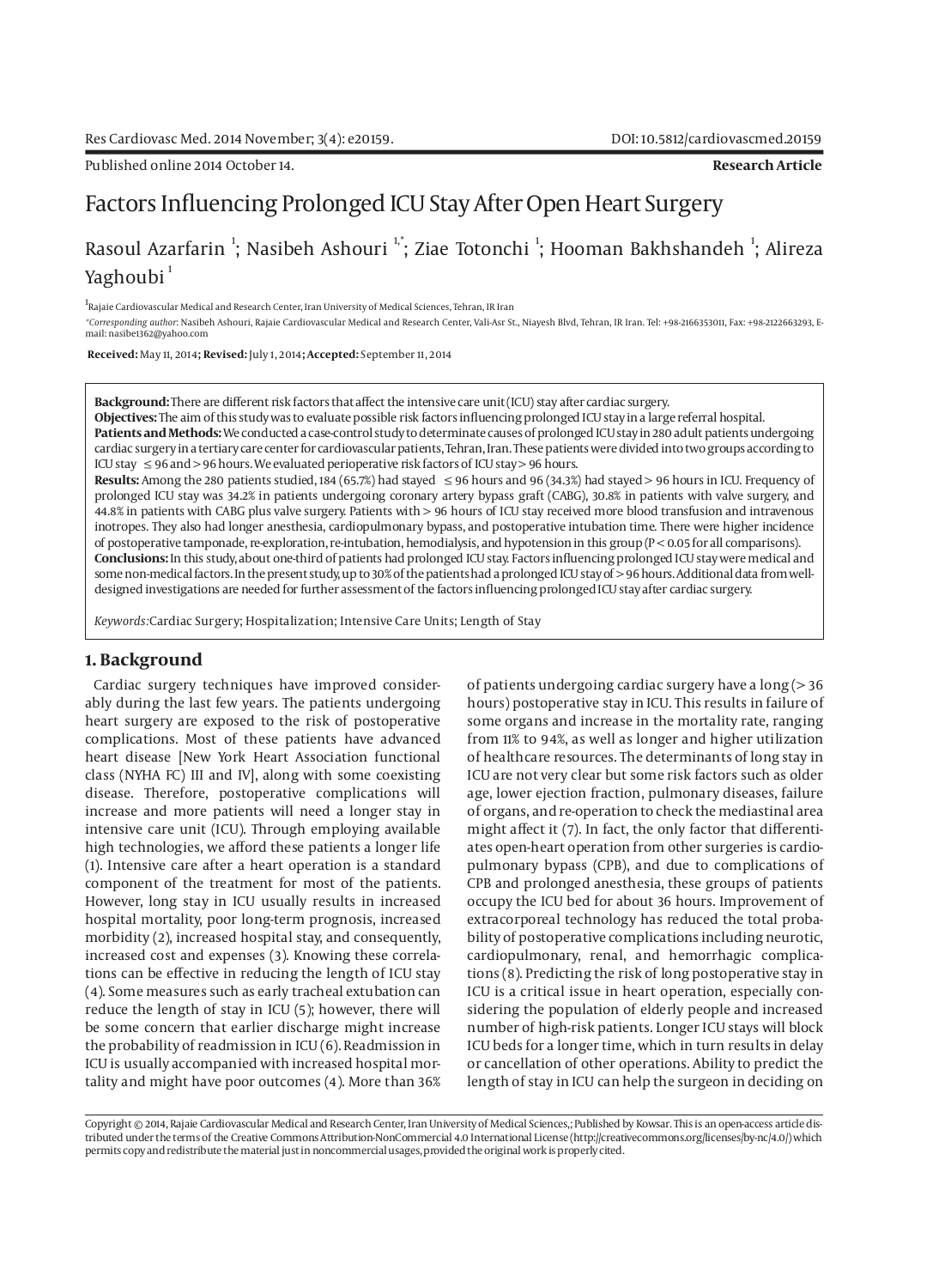the time of treatment and length of stay in ICU (9). In this way, a better relation will be developed with the patients and their families. Generally, scheduling an operation list based on patients' risk factors and prediction of length of ICU stay can help the surgeon in deciding on the operation time of elective patients. Therefore, the number of operations will increase without an obligation to increase the number of occupied ICU beds. This means a higher job quality and efficiency with some advantages for the patients, hospital, and its staff (10).

### **2. Objectives**

Considering the fact that the length of ICU stay can be predictable, we decided to conduct a study to determine the perioperative risk factors that might affect the length of ICU stay in a cardiovascular tertiary care center, Tehran, Iran.

## **3. Patients and Methods**

In this cross-sectional study, the sampling was done by non-random method and 280 consecutive patients who aged over 18 years and were referred to Rajaie Cardiovascular Centre for cardiac surgery were recruited. The exclusion criteria were as following: 1) death during operation; 2) death in ICU within four days of operation; and 3) transferring the patient to another ward or hospital within the first four days of postoperative stay in ICU. All preoperative, intraoperative, and postoperative data were collected and based on the length of postoperative stay in ICU, the patients were divided into two groups of ≤ 96 hours and > 96 hours ICU stay. In our center, the criteria for discharge the patients from ICU to general ward were full consciousness and hemodynamic balance, no incisional drainage, water and electrolyte balance, and discharge orders by all three disciplines, namely, cardiac surgeon, cardiologist, and the anesthesiologist. In order to evaluate the factors affecting the length of ICU stay, statistical tests including Fisher's exact test, Pearson chi square, and Mann Whitney U test were used. We used Binary Logistic Regression to perform multivariate analysis. P  $\leq$  0.05 was considered as statistically significant. SPSS 15 for Windows (SPSS Inc., Chicago, Illinois) was used for the statistical analysis.

#### **4. Results**

In this study, the mean duration of ICU stay was 70.9 hours with a median (interquartile range [IQR]) of 72 (48-72) hours in group A (  $\leq$  96 hours) and mean stay of 374hours with a median (IQR) of 192 (156-420) hours in group B (> 96 hours). The mean age of patients in groups A and B were 52.70  $\pm$  15.92 and 60.72  $\pm$  16.05 years, respectively, which showed a significant difference between the two groups ( $P = 0.01$ ). The demographic data of participants is shown in Table 1.

According to the results of this study, NYHA FC IV was a risk factor for longer stay in ICU, which was seen in two paients (1.1%) in group A and 7 (7.3%) in group B ( $P = 0.01$ ). The intraoperative factors affecting the length of ICU stay are shown in Table 2. Table 3 demonstrates the postoperative factors and Table 4 shows the influence of number of transfused blood and blood products units during and after cardiac surgery on the length of ICU stay. Out of 146 patients who had undergone isolated CABG, only 50 patients (34.2%) stayed >96 hours in ICU and 96 patients had a stay of  $\leq$  96 hours. In comparison to group B, the following parameters were significantly higher in groups A: age, left ventricular ejection fraction (LVEF), PAP, weight, number of administered inotropes in ICU, duration of inotropes administration in ICU, transient ischemic attack, need for dialysis, cardiopulmonary resuscitation (CPR), re-intubation, need for IABP, tamponade, re-operation, infection rate, diastolic pressure after operation, readmission to ICU, units of blood transfused in operation room and ICU, used units of platelets and fresh frozen plasma (FFP) in ICU. Out of 91 patients with a valve replacement

| <b>Table 1.</b> Demographic Data of Patient According to the Length of Stay in Intensive Care Unit <sup>a,b</sup> |                           |                       |         |
|-------------------------------------------------------------------------------------------------------------------|---------------------------|-----------------------|---------|
|                                                                                                                   | ICU Stay ( $n = 280$ )    |                       | P value |
| <b>Variables</b>                                                                                                  | $\leq$ 96 Hours (n = 184) | $> 96$ Hours (n = 96) |         |
| Age, y                                                                                                            | 52.70 (45-65.75)          | $60.72(53 - 72)$      | 0.01    |
| LVEF, %                                                                                                           | $43.69(40-50)$            | 40.70 (30-50)         | 0.01    |
| <b>DM</b>                                                                                                         | 58(31.5)                  | 41(42.7)              | 0.06    |
| <b>Cigarette Smoking</b>                                                                                          | 50(27.2)                  | 27(28.1)              | 0.87    |
| <b>Opium Addiction</b>                                                                                            | 27(14.7)                  | 15(15.6)              | 0.83    |
| <b>NYHA FC Classification</b>                                                                                     |                           |                       | 0.01    |
| $\mathbf{1}$                                                                                                      | 22(12)                    | 8(8.3)                |         |
| 2                                                                                                                 | 119(65)                   | 50(52.1)              |         |
| 3                                                                                                                 | 40(21.9)                  | 31(32.3)              |         |
| 4                                                                                                                 | 2(1.1)                    | 7(7.3)                |         |

a Abbreviations: LVEF, left ventricular ejection fraction; DM, diabetes mellitus; and NYHA FC, New York Heart Association functional class.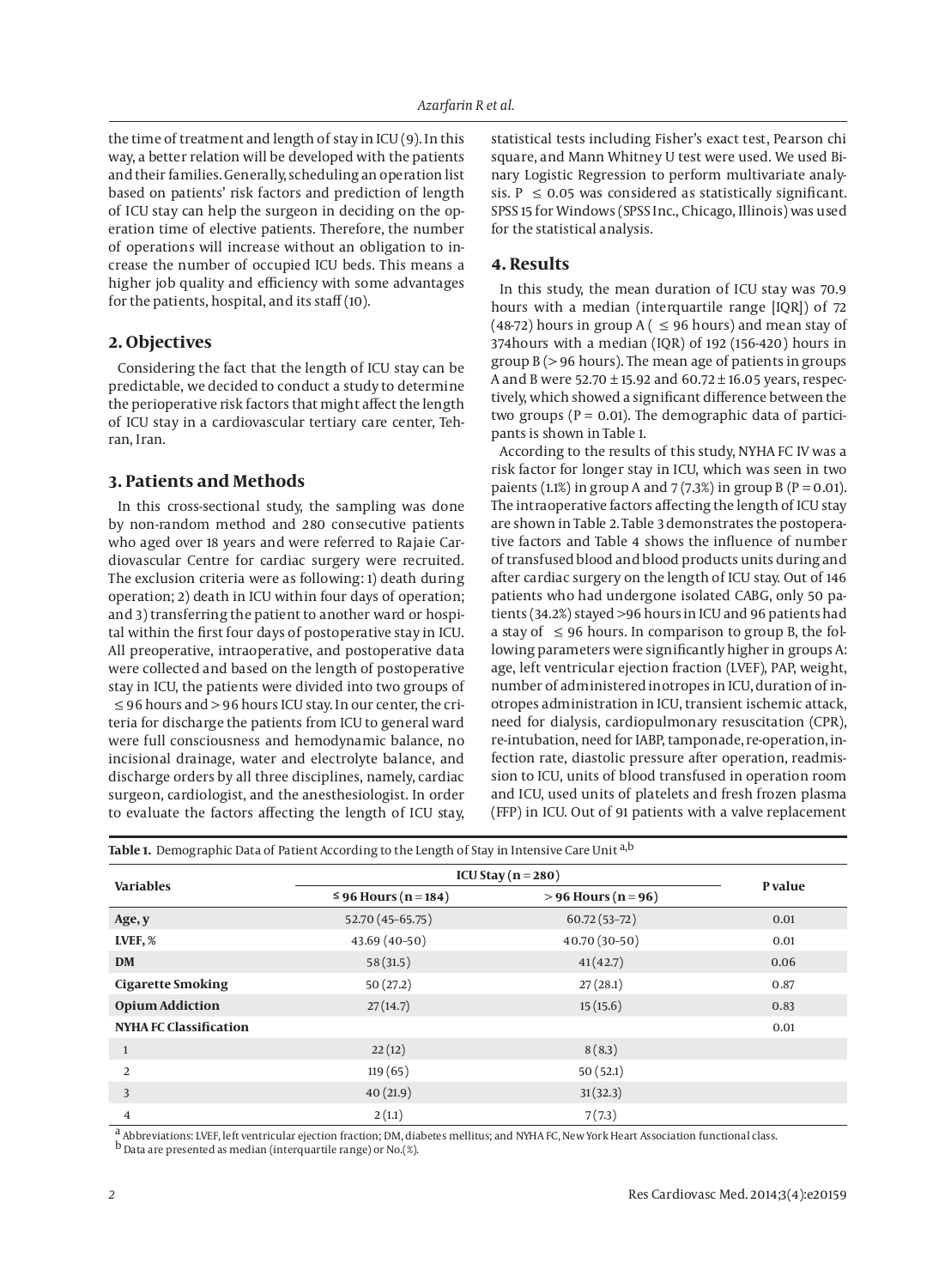surgery, 28 patients (30.8%) stayed >96 hours and 63 (69.2%) stayed  $\leq$ 96 hours in ICU.

Age, diabetes, hypertension, hyperglycemia, PAP, emergency surgery, using defibrillator during operation, administration of inotropes during operation, duration of anesthesia, duration of aortic cross-clamp, number of administered inotropes in ICU, duration of inotropes administration in ICU, CPR, re-intubation, tamponade, re-operation, infection rate, systolic and diastolic blood pressure after surgery, readmission to ICU, number of blood, platelets, and FFP transfused units in ICU had significant difference between groups A and B.

Out of 29 patients who had undergone combined CABG and valve surgery, 13 patients  $(44.8%)$  stayed  $> 96$  hours and 16 (55.2%) stayed  $\leq$  96 hours in ICU. Age, PAP, FC, duration of anesthesia, length of CPB, duration of inotropes administration in ICU, CPR, and infection rate has significant difference between groups A and B. The data obtained after multivariate analysis of factors affecting length of stay in ICU are shown in Table 5.

| Variable                   | ICU Stay ( $n = 280$ )    |                       |         |
|----------------------------|---------------------------|-----------------------|---------|
|                            | $\leq$ 96 Hours (n = 184) | $> 96$ Hours (n = 96) | P value |
| <b>Elective/Emergency</b>  |                           |                       | 0.06    |
| Elective                   | 166(90.2)                 | 79 (82.3)             |         |
| Emergency                  | 18(9.8)                   | 17(17.7)              |         |
| <b>Surgery</b>             |                           |                       | 0.58    |
| Valve                      | 63(34.2)                  | 28(29.2)              |         |
| CABG                       | 96(52.2)                  | 50(52.1)              |         |
| $CABG + Value$             | 16(8.7)                   | 13(13.5)              |         |
| Others                     | 9(4.9)                    | 5(5.2)                |         |
| <b>Inotropes Use in OR</b> | 147(79.9)                 | 60(62.5)              | 0.01    |
| Defibrillator Use in OR    | 8(4.3)                    | 14(14.6)              | 0.01    |
| Anesthesia Time, min       | $310(255-360)$            | 354.68 (300-360)      | 0.01    |
| Aorta Clamp Time, min      | 56.23 (32-73.75)          | 65.55 (35-100)        | 0.16    |
| <b>CPB Time, min</b>       | 97.88 (65-125.75)         | 128.45 (77-156)       | 0.03    |

b . Abbreviations: CABG, coronary artery bypass graft; CPB, cardiopulmonary bypass; and OR, operation room.

Table 3. Postoperative Factors Affecting the Length of Stay in Intensive Care Unit a,b

| <b>Variables</b>            | ICU Stay $(n = 280)$      |                       |         |
|-----------------------------|---------------------------|-----------------------|---------|
|                             | $\leq$ 96 Hours (n = 184) | $> 96$ Hours (n = 96) | P value |
| <b>Intubation Time</b>      |                           |                       | 0.01    |
| $\leq$ 24 Hours             | 166 (90.2)                | 46(47.9)              |         |
| $>$ 24 Hours                | 18(9.8)                   | 42(43.8)              |         |
| Tracheotomy                 | $\mathbf{0}$              | 8(8.3)                |         |
| <b>Intubation Time, h</b>   | $10.56(6-12)$             | $210.21(21-144)$      | 0.01    |
| <b>Inotrope Use in ICU</b>  |                           |                       | 0.01    |
| $\mathbf{0}$                | $137(74.45)^{a}$          | 38 (39.58)            |         |
| $\mathbf{1}$                | 35 (19.02)                | 26 (27.08)            |         |
| $\geq$ 2                    | 12(6.52)                  | 32 (33.33)            |         |
| Duration of Inotrope in ICU |                           |                       | 0.01    |
|                             | 137(74.5)                 | 40(41.7)              |         |
| $\leq$ 24 Hours             | 34(18.5)                  | 8(8.3)                |         |
| $>$ 24 Hours                | 13(7.1)                   | 48(50)                |         |
| <b>TIA</b>                  | $\mathbf{0}$              | 9(9.4)                | 0.01    |
| <b>Infection</b>            | $\overline{0}$            | 18(18.8)              | 0.01    |
| Hemodialysis                | 1(0.5)                    | 4(4.2)                | 0.03    |
| <b>CPR</b>                  | 4(2.2)                    | 19(19.8)              | 0.01    |
| <b>Re-intubation</b>        | 1(0.5)                    | 20(20.8)              | 0.01    |

a Abbreviations: CPR, cardiopulmonary resuscitation; ICU, intensive care unit; and TIA, transient ischemic attack.

b The data are shown as median (interquartile range) or No. (%).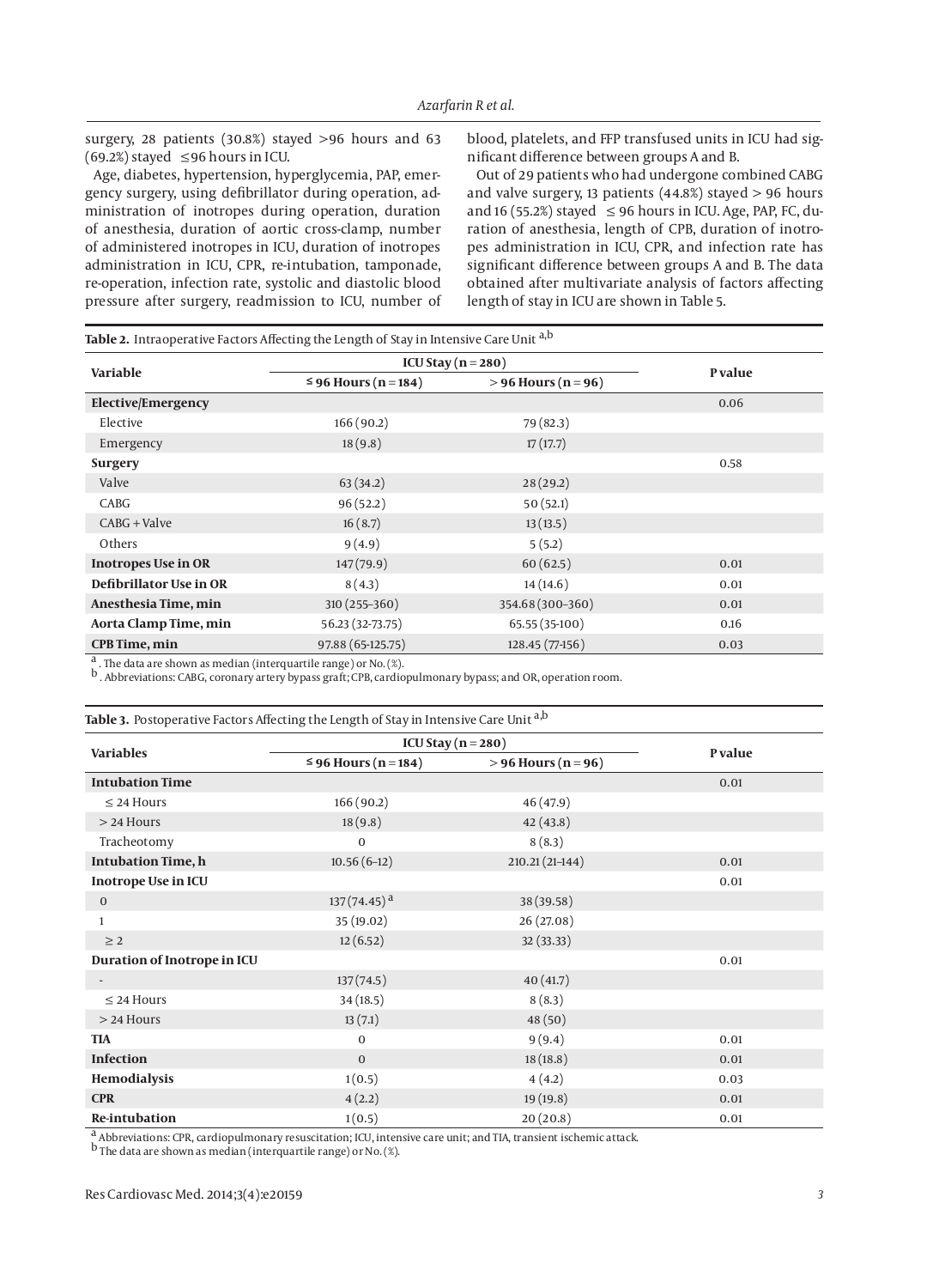|                |                           | ICU Stay ( $n = 280$ ) |         |
|----------------|---------------------------|------------------------|---------|
|                | $\leq$ 96 Hours (n = 184) | $> 96$ Hours (n = 96)  | P value |
| <b>OR</b>      |                           |                        |         |
| Packed cell, U | $0.64 [0-1]$              | $1[0-2]$               | 0.01    |
| FFP, U         | $0.79$ [0-2]              | $1.15[0-2]$            | 0.30    |
| Platelet, U    | $0.65$ [0-1]              | $0.81[0-2]$            | 0.60    |
| <b>ICU</b>     |                           |                        |         |
| Packed Cell, U | $0.81[0-1]$               | $3.60$ [1-5]           | 0.01    |
| FFP, U         | $0.39$ [0-0]              | $2.23$ [0-3]           | 0.01    |
| Platelet, U    | $0.35$ [0-0]              | $1.15$ [0-2]           | 0.01    |
| <b>Total</b>   |                           |                        |         |
| Packed Cell, U | $1.48$ [0-2]              | $3.75[0-5]$            | 0.01    |
| FFP, U         | $1.25 [0-3]$              | $2.63[0-4]$            | 0.01    |
| Platelet, U    | $1.02$ [0-2]              | $1.57[0-3]$            | 0.01    |

#### **Table 4.** Number of Blood and Blood Products Units Transfused During and After Surgery a,b

All data are shown with median (interquartile range).

b Abbreviations: FFP, fresh frozen plasma; ICU, intensive care unit; and OP, operation room.

**Table 5.** Logistic Regression Analysis of Factors Affecting Length of Intensive Care Unit Stay a,b

| <b>Variables</b>              |      | <b>P</b> value | OR(Cl 95%)          |
|-------------------------------|------|----------------|---------------------|
| Packed Cell in ICU            | 0.55 | 0.05           | $1.74$ [0.99-3.03]  |
| <b>Intubation Time</b>        | 0.12 | 0.01           | $1.13$ [1.04-1.23]  |
| Inotrope Infusion Time in ICU | 2.80 | 0.01           | 16.54 [1.96-139.21] |
|                               |      |                |                     |

a All data are shown with median (interquartile range).

b Abbreviations: OR, odds ratio; CI, confidence interval.

## **5. Discussion**

Several studies have been done to determine the risk factors influencing the length of patients' stay in ICU after cardiac surgeries. Numerous factors and wide range of patients' conditions make the interpretation of each factor's effect difficult. Meanwhile, any of these factors can affect other factors and strengthen or weaken their effect. The more complicated the surgery is, the higher the rate of mortality and postoperative complications will be. Generally, the rate of postoperative complications of CABG is less than valve surgery and that of valve surgery is less than the complication rate of combined CABG and valve surgery (5). In this study, the average age of patients with a prolonged ICU stay (group B) was significantly higher than the group A. The effect of older age can be due to increase in accompanying diseases as well as other physiologic alterations, which result in lower ability of these patients to stand the surgical stress and other perioperative factors. Although we expected the cigarette smoking and opium addiction to influence the length of stay in ICU, the high consumption of these products did not show any significant difference between the two groups. Our study also showed a significant association between the length of ICU stay and low LVEF. Patients with left ventricular failure and an ejection fraction < 40% need more time to achieve a hemodynamic stability. Therefore, they are weaned off the mechanical ventilator later and hence, stay longer in ICU (11-15). Among the postoperative and intraoperative factors, units of transfused blood and other blood products in operation room, administer of inotropes, duration of CPB, and using defibrillator during operation affected the duration of ICU stay. On the other hand, the units of transfused blood and other blood products in ICU, duration of inotropes administration in ICU, duration of mechanical ventilation in ICU, pericardial hematoma, need for re-operation, need for CPR, and need for re-intubation had effect on ICU stay time. Blood transfusions can cause lung problems due to activation of the complement system and cytokines. As a result, blood transfusion can increase the risk of infection and mortality after cardiac surgery. The most common cardiac and pulmonary hemodynamic change after pump is reducing peripheral vascular resistance. Prescribed vasopressor before stopping the pump can lead to normal systemic vascular resistance. Causes of prolonged intubation might be decreased cardiac output, neuromuscular weakness, and electrolyte disturbances. Most studies reported prolonged (> 72 hours) ICU stay rate of about 33% while we faced with the same